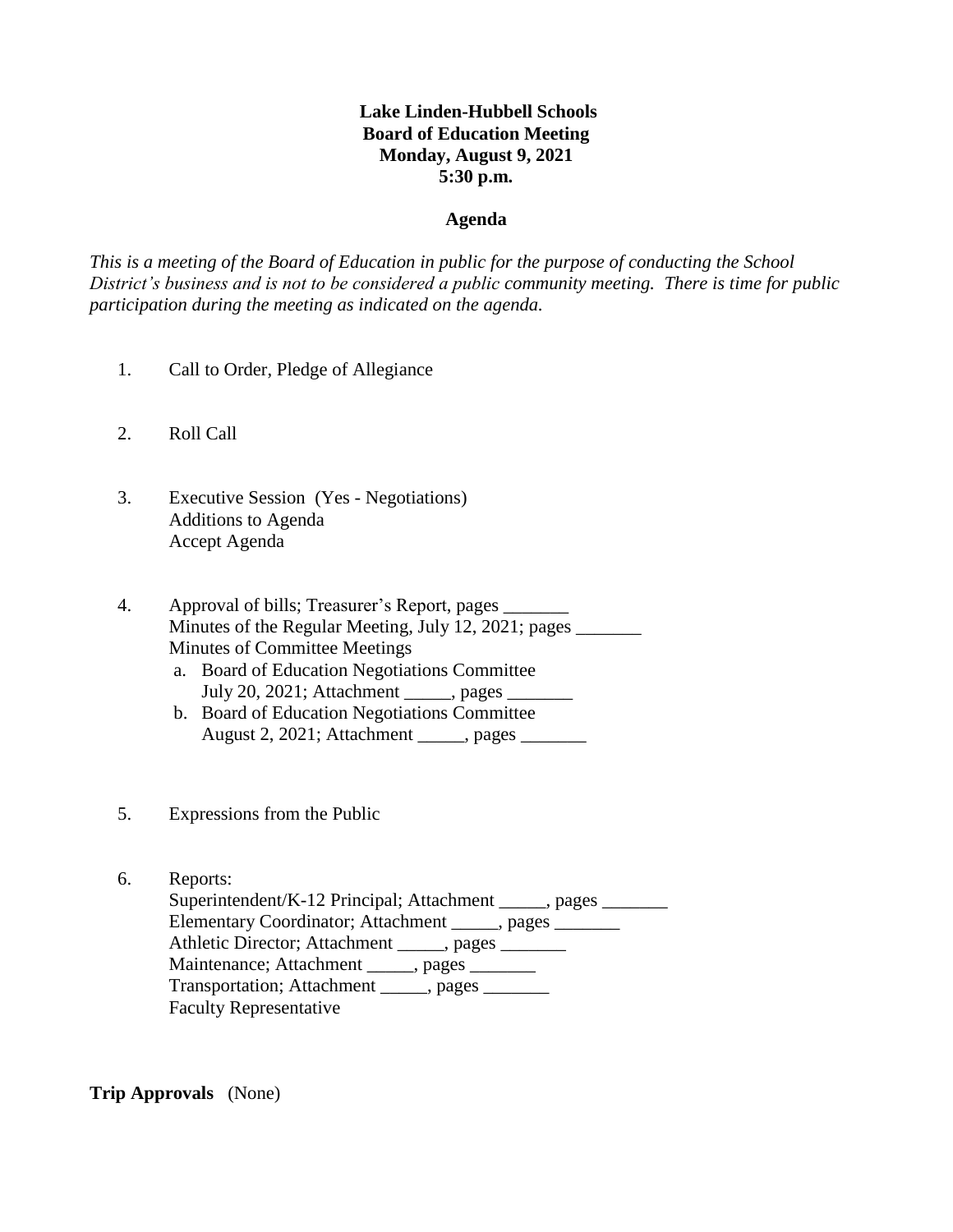## **Board of Education Committee Reports**

- 7. Board of Education Committee Reports
	- a. Board of Education Negotiations Committee July 20, 2021; Attachment \_\_\_\_\_, pages \_\_\_\_\_\_\_
	- b. Board of Education Negotiations Committee August 2, 2021; Attachment \_\_\_\_\_, pages \_\_\_\_\_\_\_

#### **Board of Education Recognition** (None)

#### **Old Business**

8. Motion:

 Moved by \_\_\_\_\_ and seconded by \_\_\_\_\_ to approve the following proposed/revised NEOLA policies.

| 2260 | 2260.01   | 2266      | 5341 | 5342 |
|------|-----------|-----------|------|------|
| 5343 | 5517      | 7440.01   | 8321 | 8330 |
| 8400 | 8500      | 8510      | 6114 | 6325 |
| 7450 | 7455      | 1422      | 3122 | 4122 |
| 1623 | 3123      | 4123      | 1662 | 3362 |
| 4362 | (AG) 8321 | (AG) 8330 |      |      |
|      |           |           |      |      |

## **New Business**

9. Motion:

Moved by \_\_\_\_\_ and seconded by \_\_\_\_\_ to approve the student handbook for all students in the High School building, grades 6-12. Attachment \_\_\_\_\_, pages \_\_\_\_\_\_\_

10. Motion:

Moved by \_\_\_\_\_ and seconded by \_\_\_\_\_ to approve the student handbook for all students in the Elementary School building, grades K-5. Handout available at meeting.

# 11. Motion:

Moved by \_\_\_\_\_\_ and seconded by \_\_\_\_\_\_ to approve the Middle/High School Master Schedule for the 2021-2022 school year as presented. Attachment \_\_\_\_\_\_, pages \_\_\_\_\_\_\_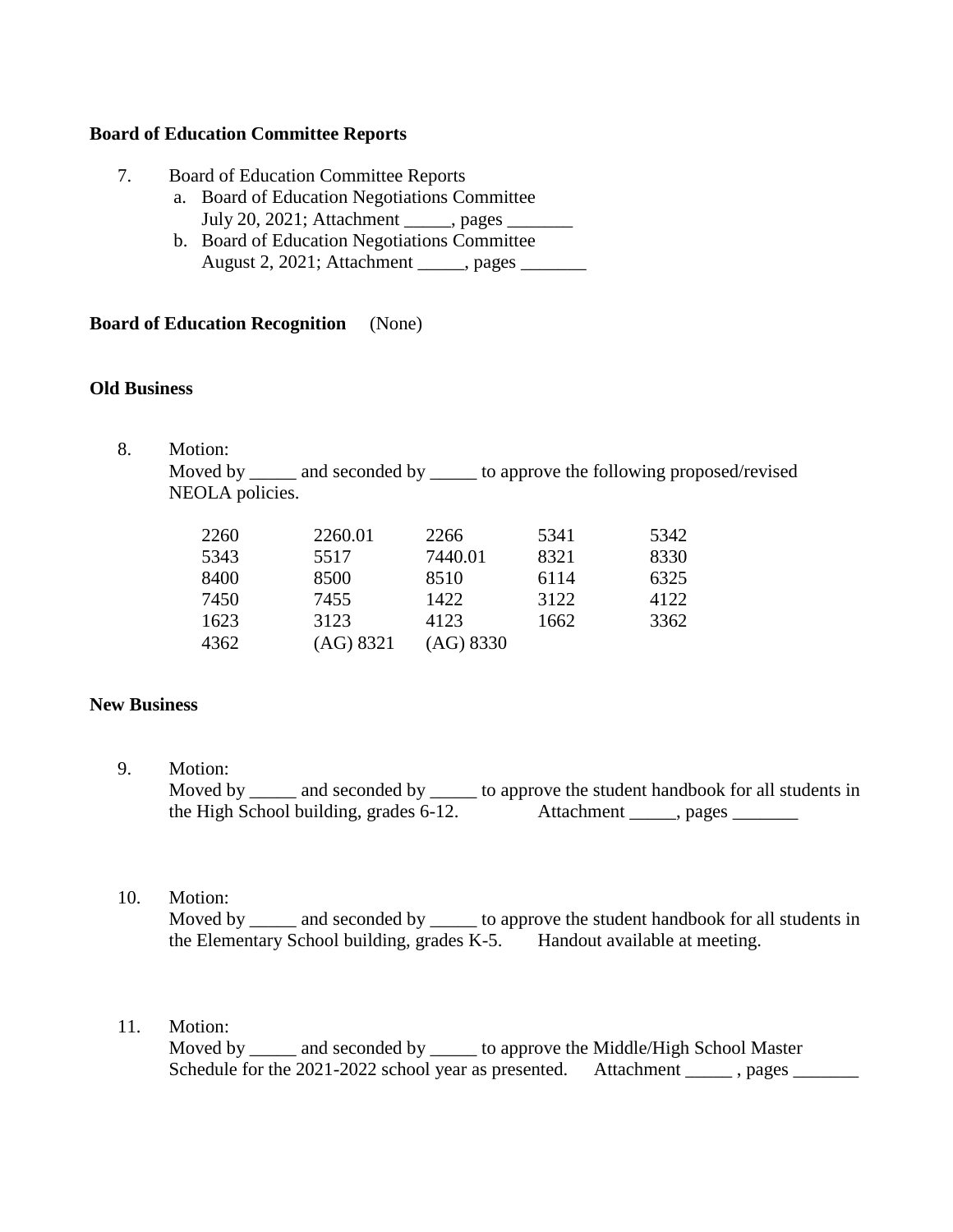## 12. Resolution:

 To accept the 2021-2022 Food Service bid proposal for milk products. Motion: Moved by \_\_\_\_\_ and seconded by \_\_\_\_\_ to accept the milk bid from Jilbert Dairy of Marquette, Michigan, to provide milk products for the 2021-2022 school year. Attachment \_\_\_\_\_, pages \_\_\_\_\_

## 13. Motion:

Moved by \_\_\_\_\_ and seconded by \_\_\_\_\_ to raise school lunch prices in order to be in compliance with Federal reimbursement guidelines.

|                         | <b>Current Price</b> | Proposed Price |
|-------------------------|----------------------|----------------|
| <b>Elementary Lunch</b> | \$2.50               |                |
| High School Lunch       | \$2.70               |                |
| <b>Breakfast</b>        | \$1.55               |                |

# 14. Motion:

Moved by \_\_\_\_\_ and seconded by \_\_\_\_\_\_ to accept the letter of resignation from Tom Gill from his position as Bus Driver/Custodian. Attachment \_\_\_\_\_, pages \_\_\_\_\_\_\_

## 15. Motion:

Moved by \_\_\_\_\_ and seconded by \_\_\_\_\_\_ to accept the letter of resignation from Michael Funke from his position as Bus Driver/Custodian. Attachment \_\_\_\_\_, pages \_\_\_\_\_\_\_

# 16. Motion:

Moved by \_\_\_\_\_ and seconded by \_\_\_\_\_ to accept the letter of resignation from Alan Drew from his position as Junior High Football Coach and Eighth Grade Boys Basketball Coach. Attachment \_\_\_\_\_, pages \_\_\_\_\_\_\_

## 17. Motion:

Moved by and seconded by to approve the employment of Cheryl DeLong in the position of K-12 Band/Music Teacher for the 2021-22 school year. Attachment \_\_\_\_\_, pages \_\_\_\_\_